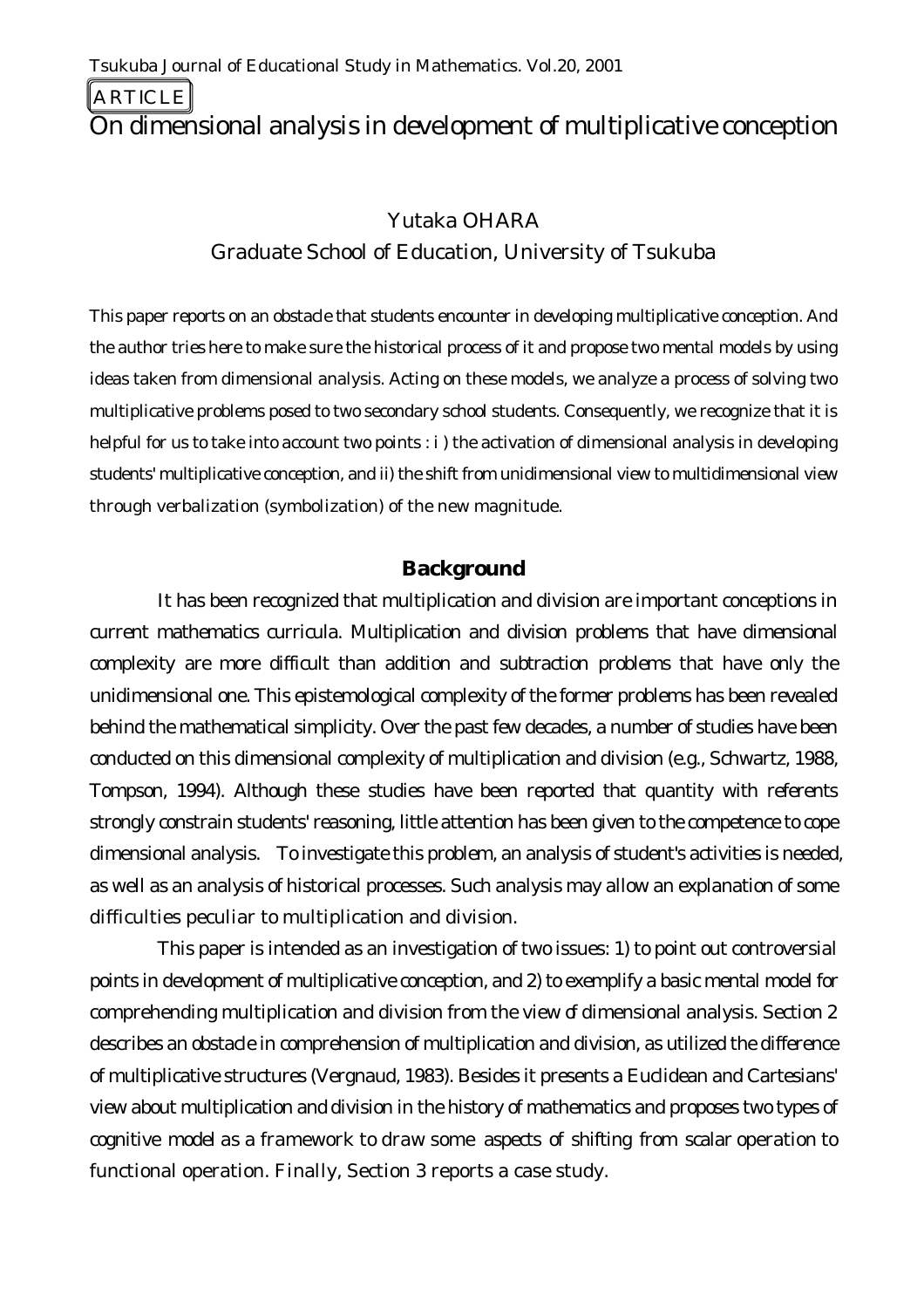#### **Dimensional issue in development of multiplicative conception**

As many research studies point out, when students are requested to interpret multiplication and division, they emphasize not merely numerical aspects but also physical ones (e.g., Schwartz, 1988). Students usually deal with quantities that are not pure numbers but magnitudes of various kinds. Although a number is resulted from a process of abstraction through which it wrenches itself from any magnitude, it cannot exist without reference. Thus we cannot comprehend multiplication and division in view of the numerical framework alone. If we are to analyze any relationship in which students take into account, it requires dimensional framework that is derived from the product and quotient of homogeneous, and inhomogeneous magnitudes. In mathematics, dimensional analysis can be defined as dealing with the number of coordinates required to locate a point in space, and in this paper it's mean cooping the product or quotient of the fundamental magnitude raised to the appropriate power in a derived magnitude. In the matter of this framework, Vergnaud(1983) made several important statements. According to Vergnaud, we could identify three different multiplicative structures ) ; (a) isomorphism of measure, (b) product of measures, and (c) multiple proportion. The isomorphism of measures is a structure that consists of simple direct proportion between two measure-spaces M1 and M2. The product of measure is a structure that consists of the Cartesian composition of two measure-spaces, M1 and M2, into a third, M3. What has to be noticed is that the product of measure is often less natural than isomorphism of measure ) , because the way for analyzing and managing the latter structure seems to be by means of dimensional analysis. So it is difficult for students to master well this structure, and fail to understand multiplication and division when it is introduced as Cartesian product (Anghileri, 1989). Naturally, other researchers have mentioned the distinction between scalar and functional aspects (Freudenthal, 1978, Lamon, S. J., 1994, etc). It is easy for us to imagine the obstacle that students would meet in extending the meaning of multiplication from the "Isomorphism of measures" as a primitive conception to the "Product of measures".

The problem, which we have to consider next, is dimensional issue in history of mathematics. The above obstacle can be illuminated to consider historical parallel. Development of multiplicative reasoning would recapitulate in brief the whole history if mathematics could not be dissociated from its history. It is well known that Euclid had expressed the view in book V that the Greeks would only compare homogeneous magnitudes by forming their quotient (Heath, T., 1956). Euclidean Greek mathematics would not have been able to introduce a conceptual product PL, and conceptual quotient PL for two magnitudes P and L in general when P is one kind of magnitude (in one measure-space) and L is another kind of magnitude (in another measure-space). Essentially, it is due to the lack of conception of real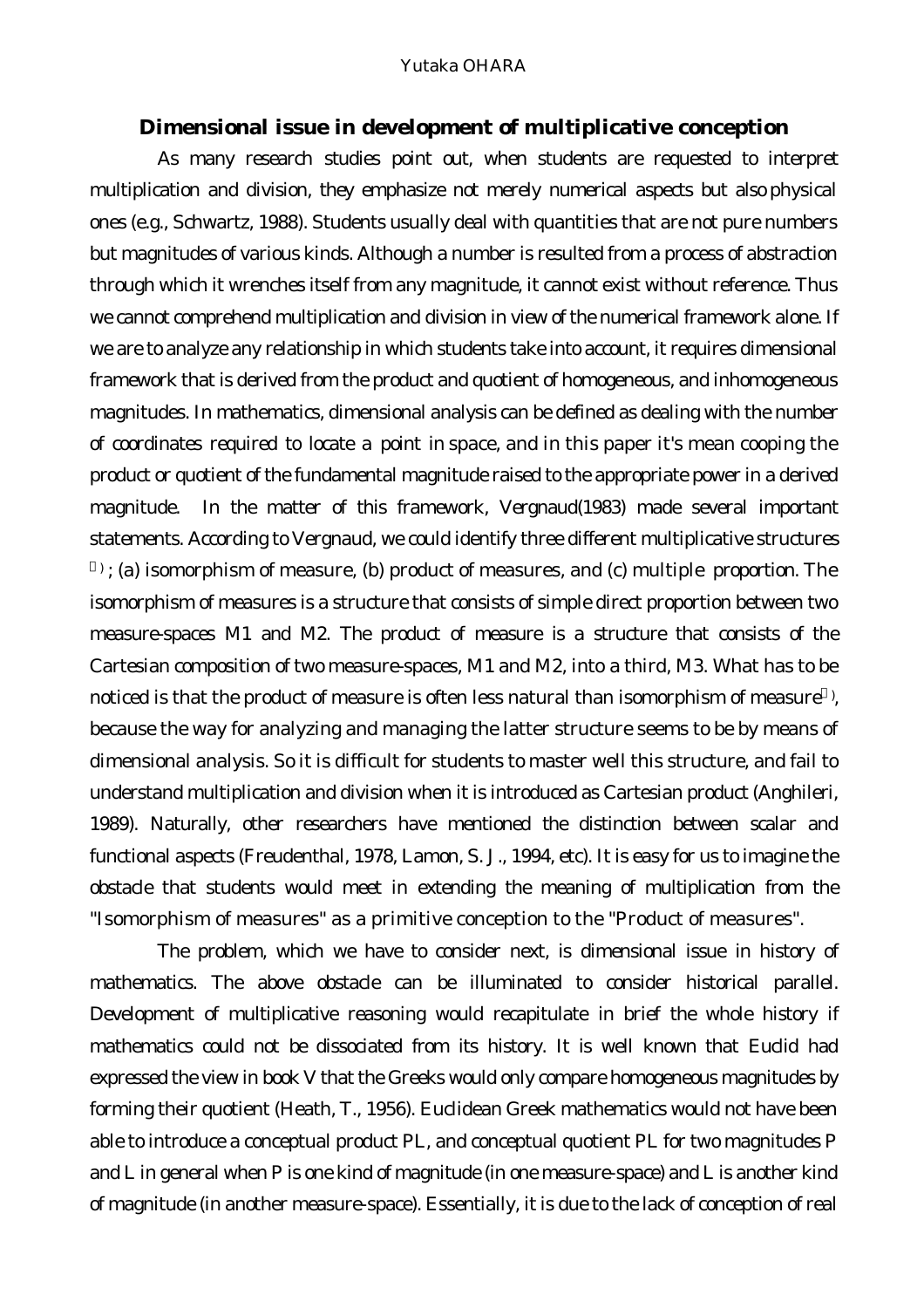numbers, but at the same time it is well known that Greek mathematics develop directly a mathematical theory of general physical quantities as in the fifth book of Euclid. So we would like to focus attention on metaphysical background of their reasoning. Greek mathematicians would envisage the proportion  $P1$  :  $P2 = L1$  :  $L2$  if  $L1$  and  $L2$  are two values of the same magnitude such as lengths and P1 and P2 are two values of any other magnitude such as weights, they would not convert the proportion into an equality  $P1: L1 = P2: L2$ , or  $P1L1 =$ P2L2. While they had a prenotion of it surely, there was an obstacle in the metaphysical background of their reasoning which kept them from conceptualizing it in respect of dimensional analysis. They would not philosophize about the extension of the products and quotients to other magnitudes because they could not make sense of these extensions in their geometrical sense ) . These issues made Greek mathematics unsuited to promote dimensional analysis in our sense. Given that we uphold above historical view, the mathematical conceptualization-cum-symbolization of physical dimension has been retarded by two thousand years.

Mathematicians divided magnitude by inhomogeneous one in the 17th century. It was expressly conceptualized during and after the Renaissance since Descartes in his geometry acts as if he spread the acute awareness of the role of symbolization by mathematically controlled reasoning and represents magnitude on the natural ordering of the one-dimensional linear continuum (Descartes, R., 1637/1973) ) . He tried to emergent the general coordinates that represent physical magnitude in the natural linear ordering, and introduces this system into space that is Euclidean in current sense. When we venture to compare Greek mathematics with post Renaissance mathematics, we could give the following account. Greek mathematics intended to construct for a large class of magnitudes, and post Renaissance mathematics intended to construct the real number and envisages the isomorphism between the real number and the magnitudes of the large class. On the whole, Bochner(1966) has proposed plausible explanation as for the above. After pointing out that the Greek horror of multiplicative conception, he goes on to mention "Greek mathematics was both made and unmade by the efforts of the Greeks to conceptualize simple scalar magnitudes like length, area, and volume". As a matter of course, while we can take another historical view about Greek and Renaissance mathematics, I will take up above view as purpose of this paper is concerned.

On the basis of above view, the Cartesian product is historically difficult to be mastered. We should keep in mind that the mathematical conceptualization-cumsymbolization of a product like PL and a quotient P/L is one of merkmal for development of multiplicative conception. Student constructs notion that historically took centuries to evolve. Although we spend a lot of time coming to this phase, still we hope students are able to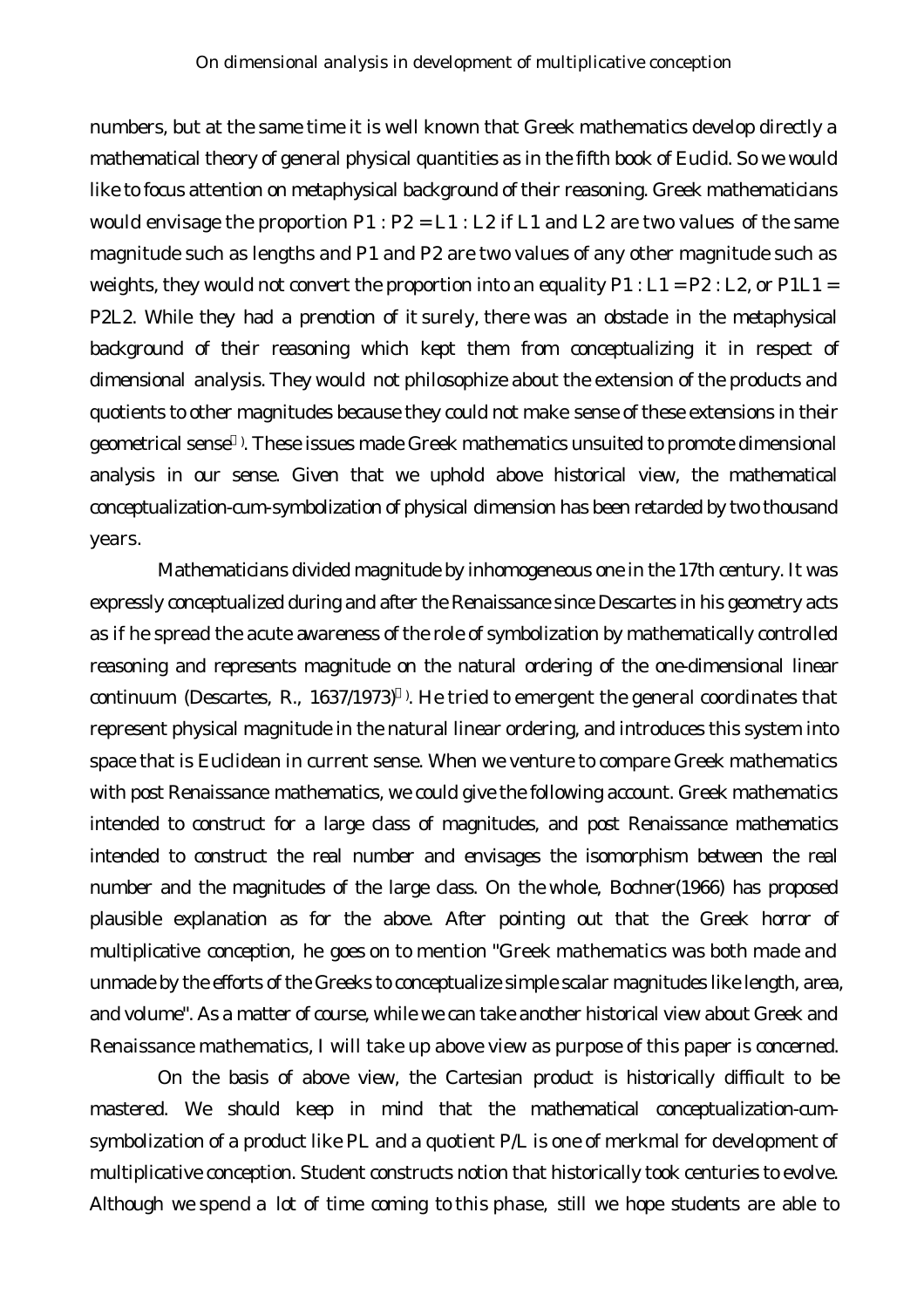coordinate of distance, time, speed, acceleration etc, and to emergent new magnitude according to each situation.

An analysis of multiplicative structures provides for us only a framework for research, but they do not provide any description of students reasoning. It follows from what has been said thus far that it is better for us to introduce the frame of "mental model" as it is used in mental model theory (Johnson-Laird, P. N., 1983). As concerns mental model theory, it is possible for us to feature students reasoning. Mental models are the backbone of our reasoning process. They constrain activities in various ways. They could be a source of constraints on reasoning and problem solving process. In consequence, I venture to propose two types of mental model as follows (Ohara, 2000)



Assuming that the students who have mental model 1 regard multiplication as a scalar operation modeling the increase of a quantity, and the students who have mental model 2 regard multiplication as a functional operation modeling the combination of two quantities. In figure 1 and 2, a,b,c,x are real numbers, and P1, P2 and L1, L2 and S3 belong to different measure spaces. In "mathematical mode", each student deals with a pure number that is unidimensional, and in the "physical mode", the student deals with a directed number that has dimensional complexity. Of course, each model is selected according to the student's aims, so it does not merely mean the extension of multiplication and division. The products PL, and the quotient P/L, are not only multiplies and divide the numerical values of P and L but it also forms a new magnitude out of the two magnitudes P and L. Thus, the shift between two mental models has profound implications for comprehending multiplicative conception that includes reasoning.

#### **Case study**

### *Method*

Here, to actualize their mental models, and to illustrate how do students talk on the above issue, the problem solving activities given by Yumiko and Masahiro who are in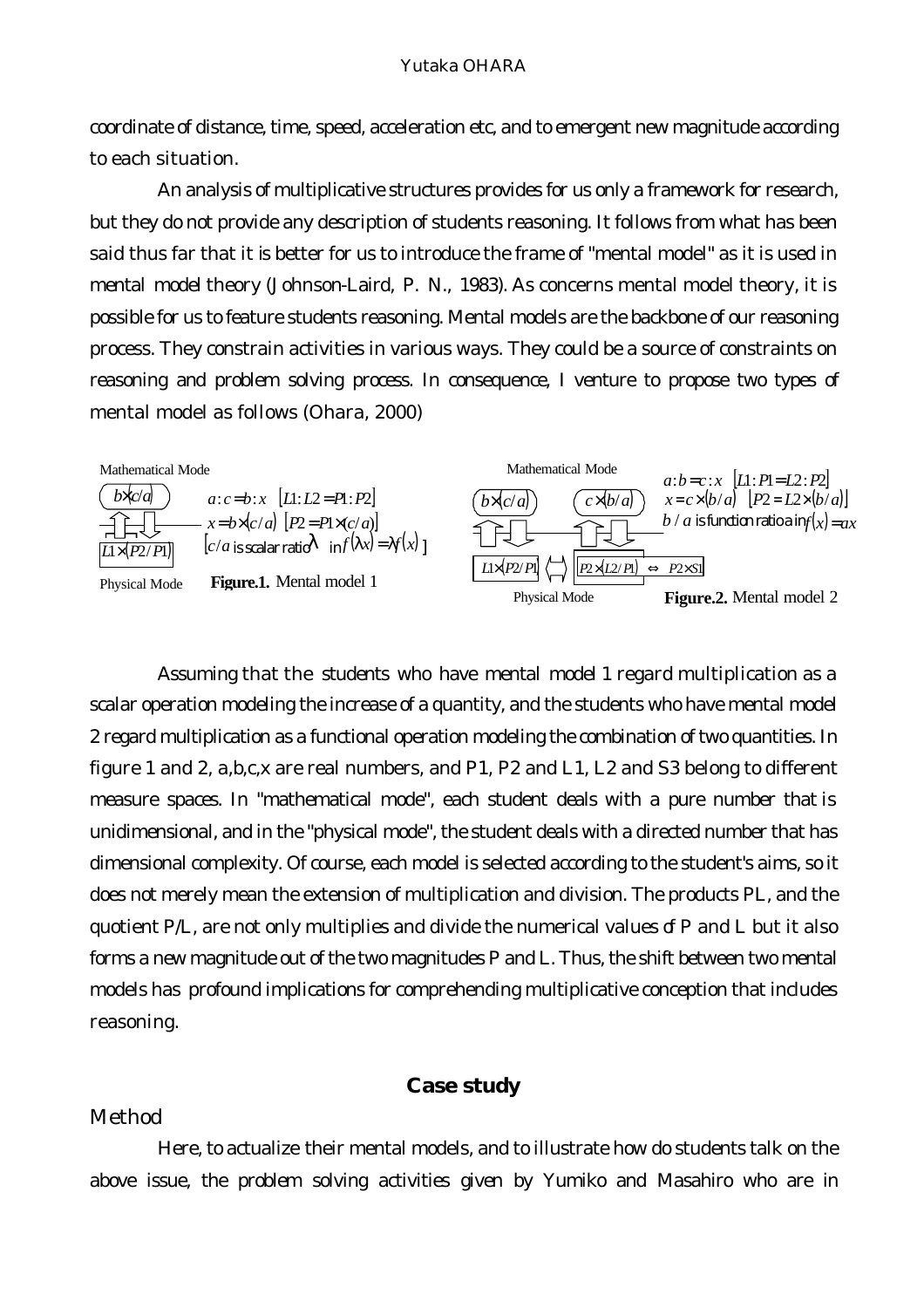secondary school students (14 year old) will be presented. 8 students' data were gathered in the early spring of 1999. They have already learned liner function, but this kind of tasks is nonroutine for them. They are asked to talk out loud while doing the following tasks. These tasks are modified from Schwarz's(1988) study. Although task 1 and 2 are actually constitutive ideas of the differential and integral calculus respectively, as for as the purpose of this paper is concerned, we would concentrate on students' dimensional analysis.



### *Results*

#### **Protocol of Masahiro. [Case 1.]**

#### **Session I (for task 1).**

Masahiro wrote some numbers on the paper near the graph. Then he looked at the task 1and says: " no, wait....hm.....I have never seen it (time-velocity plane)." In session 1, there is no solution of continuity in time. (I: Interviewer, M: Masahiro)

- I: Well, why are you in trouble ?
- M: ...This... the left area is bigger than the right one, and.... a is bigger than b, and d is bigger than b...
- I: Okay, How do you get that ?
- M: Hm. wait..have a go to substitution when a is 5,c is ...about 2, ...d is 5, ..(he wrote down 35,and 52 )
- I: Okay, well, what does this area stand for ?
- M: Area, ah..um....here ? (laughing and pause)

#### **Session 2 (for task 2).**

Masahiro looked at the task 2, and began to argue that the slope 2 is steeper than slope 1.

M: Slope 2 is steeper than the slope 1, at a glance.

- I: Hm...Okay, please explain it elaborately.
- M: Well, ...I learned...this line (horizontal line) is x, this (vertical line) is y, so slope shows rate of changes!
- I: two a are same in two graphs, so do you have something about  $b < d$ ?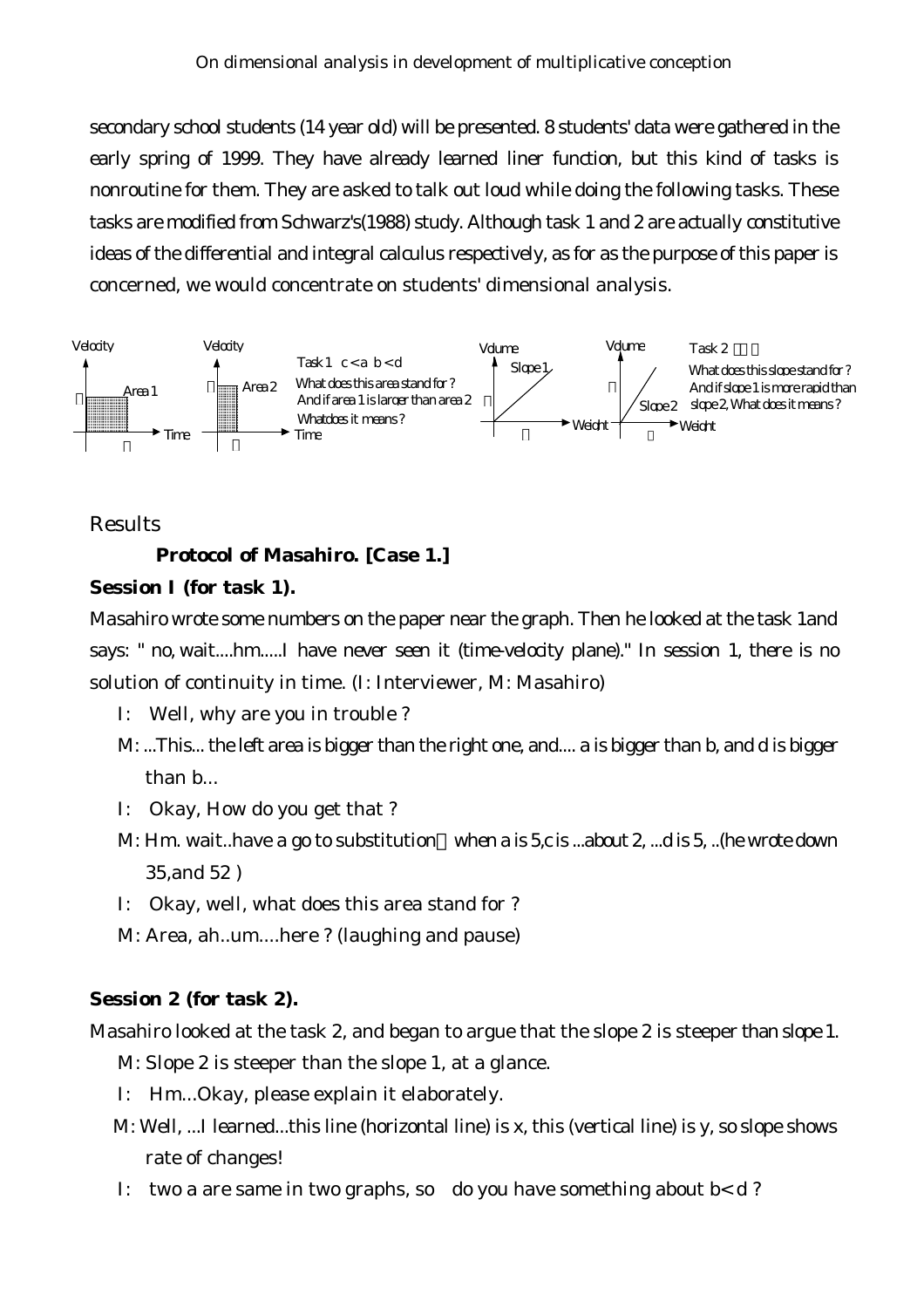- M: Yeah...here...y is volume. ..so d is bigger than b.
- I: What do these slopes 1 and 2 stand for ?
- M: Rate of changes (in values of function)

#### **Protocol of Yumiko. [Case 2.]**

#### **Session1 (for task 1).**

Yumiko draws some numbers near a, b, c, d on the paper, and shows a bit of confusion and immediately change her approach. Then, she says "..um...so... so that... " (Y: Yumiko)

- Y: So, if we multiply time by velocity, the area shows the distance. Since time and velocity are so related (co-variation), then we can multiply them.
- I: What? What do you mean by "so related" ? please write it down on the paper if you need.
- Y: (She wrote down the formula in words (velocity) = (distance) / (time) ). So, concretely…. (she wrote down "3km/h4h =12km") and I can reduce this fraction (she cut out "h").
- I: Indeed, so, please tell me what ab < cd means ?
- Y: ... well ... the right one might move more, the distance is longer than the left one, ... may be.

#### **Session2 (for task 2).**

Yumiko changes the sheet of paper and writes down some number near the graphs and says:

- Y: This slope means.... That is.... rate of changes of function...
- I: Okay, so what does this slope 1 and 2 stand for ?
- Y: Slope...it is weight per volume so...here (she wrote down the word expression (density) = (weight)/(volume) ) , and...might be.. density... No !... (pause)...what do I call it ?
- I: How did you get that ?
- Y: Well..... dividing volume by weight to get one that.... look like density ...

### *Discussion*

Session 1 and 2 were given to chart the presence of dimensional analysis in their reasoning. What two sessions make clear is that Yumiko and Masahiro had different meaning from an epistemological point of view. As a matter of fact, session 1 for them reveals the gap between their reasoning. In two sessions, Masahiro did not have a feeling of obviousness about the time-velocity plane, while he knew the coordination of time, distance, and velocity. It was hard for Masahiro to conceive area as distance. It is inferred from his trouble "what is area 1 and 2 in session1 that he avoid the epistemological obstacle (Sierpinska,1988, Mizoguchi,1992) caused by dimensional analysis. Not to mention, we have to discuss both epistemological and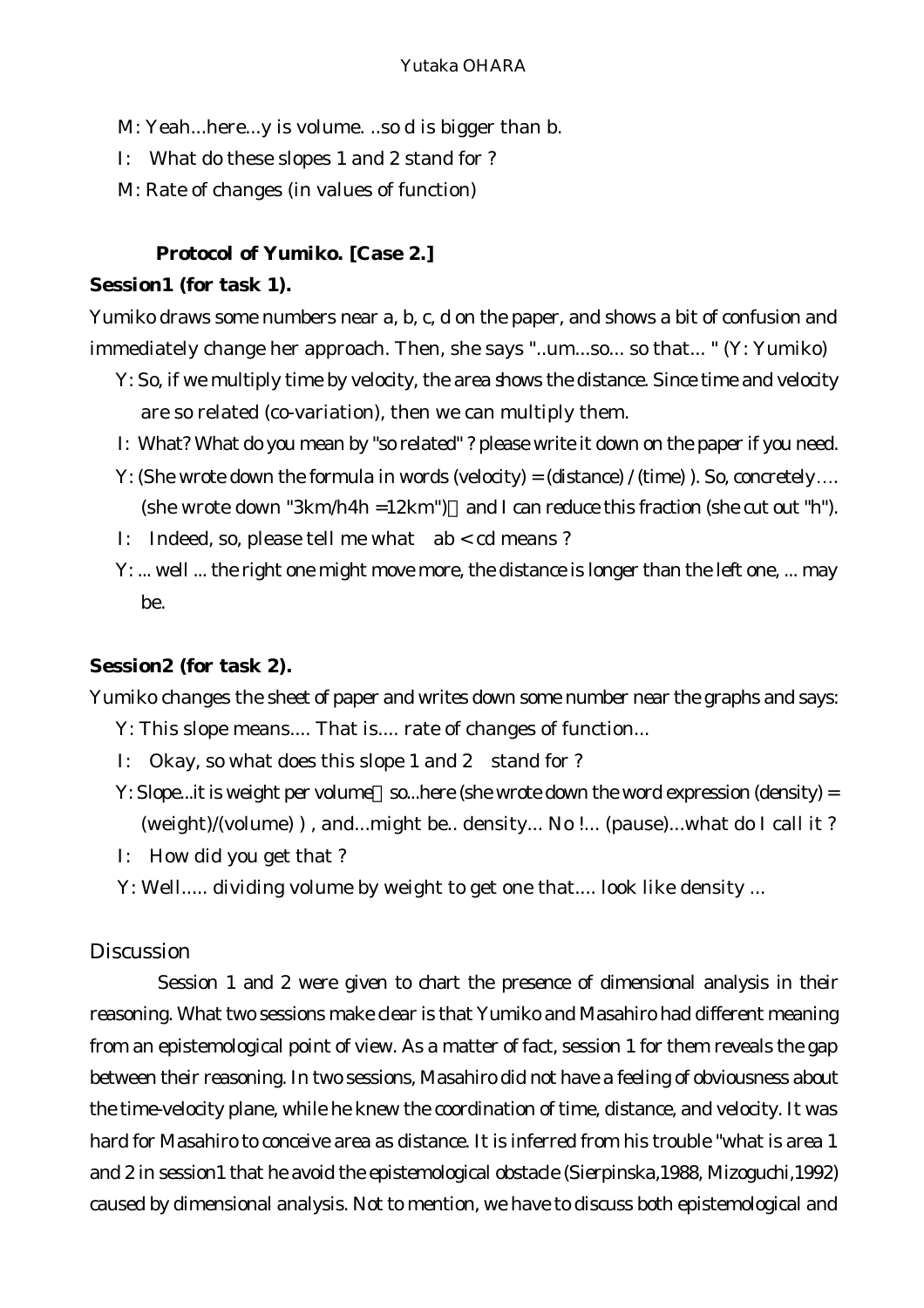didactical nature that are two main causes for the beginning of obstacles. But they are too complicated to be examined in here. In session 2, while Masahiro was able to interpret task 2 and applied his reasoning to the two graphs, he would not mention the reciprocal magnitude for "density" that is coordinated from volume and weight when he compared the slope 1 with 2 . One interpretation of these things is that mental model 1 only allowed Masahiro to divide b by a depending on the isomorphic properties of the linear function so as to operate scalar ratio. His method of analysis would be constrained unidimensionally.

To the contrary, in session 1, Yumiko gave an account of area 1 and 2 writing the formula in words (velocity) = (distance) / (time), consequently "product of measure". Thus, she would regard multiplication as an operation to coordinate(generate) new magnitude in order to justify her conjecture, she analyzed dimension of "ab" and "cd" in session 1. What is more, in session 2 , she interpreted the "b/a" in physical mode, and tried to look for the new word that expresses new magnitude as a tool to compare two graphs in session 2. So it is reflected in her ability to coordinate another magnitude, and the process of "trying to name" is typically involved in mental model 2 (to output S1), and crucial in the process of dimensional analysis. Hence, Yumiko displayed an ability to deal with both dimensional and the numerical aspect during session 1 and 2. We can not disregard the fact that Yumiko do dimensional analysis in her reasoning that is required in mental model 2. Here the gap between Masahiro who have mental model 1 and Yumiko who have mental model 2 is quite evident. This raises the question of how to encourage their reasoning. To compare their reasoning brings us to the idea that it is hopeless to try to propose better conditions for students to make sure of their mental model if we do not make the effort to get them to interpret graphical representations of relationships between the three magnitudes.

#### **Concluding remarks**

I would state that it is essential for us to take into account the dimensional analysis as well as the analysis of number systems when we have students comprehend multiplication and division.

From what has been discussed above, we could conclude as follows : firstly, it is helpful for us to dare to activate dimensional analysis in students' multiplicative reasoning to shift from unidimensional view to multidimensional one. A way to actualize it and get the student to shift between mental models might be to use graphical representations for which need dimensional analysis. Secondly, it is adequate to encourage student's multiplicative reasoning by verbalizing (symbolizing) that generates new magnitude. Students' reasoning advance only if they encounter situations that they fail to assimilate, and then teachers are able to help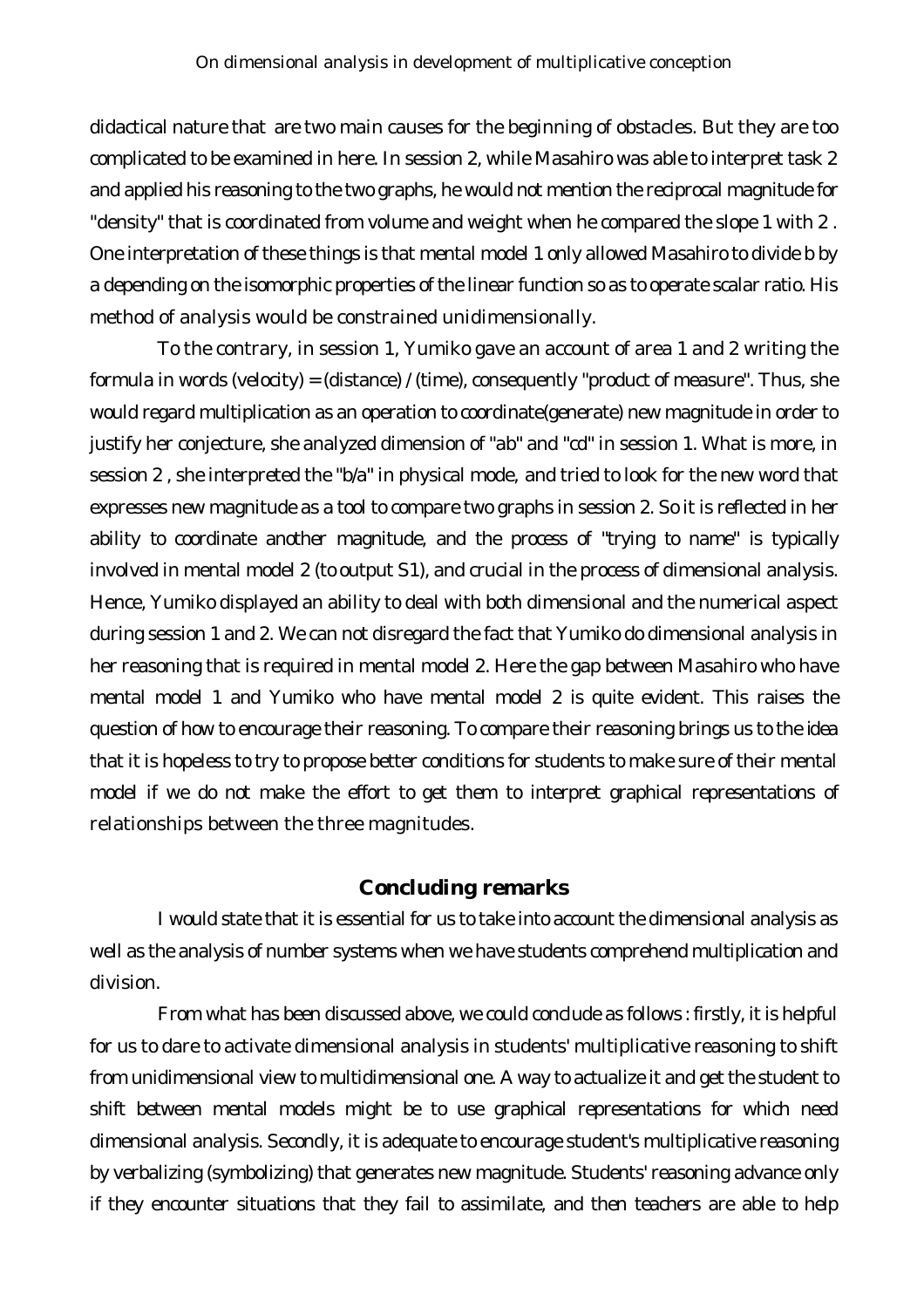students to accommodate their views. While it is right in a way to deal only with numerical aspects eventually in mathematics, it is better for us to consider the dimensional analysis as a key to develop students reasoning. To explore how to encourage them practically remains as a matter to be discussed further.

#### **Notes**

- 1) The third structure "multiple proportion ", that is not canonical way of choosing unit as  $f(1.1)=1$  has similar relationship to "Product of measure"(Vergnaud, 1983), so we do not deal with this third structure in this paper.
- 2) We are able to see"product of measures" as a double isomorphism or double, and reciprocally "isomorphism of measures" can be explained as a product such as volumedensity = mass, in short it depends on our interpretation.
- 3) There were two exceptional cases for P and L. First, P and L are both the lengths, and their product is an area. Second, P is the length and L is the area, and their product is a volume.
- 4) In strictly, this method was traditional one since Merton school, and Fourier,J.(1822) had been given systematic method to coordinate physical dimension.

#### **References**

- Anghileri, J. (1989). An investigation of young children's understanding of multiplication, Educational Studies in mathematics **20**(**4**), 367-385.
- Bochner, S. (1966). The role of mathematics in the rise of science, Princeton University Press.
- Boulet, G. (1998). On the essence of Multiplication. For the Learning of mathematics **18**(**3**), 12-19.
- Boyer, C. B. (1956). History of Analytic Geometry, New York : Scripta Mathematica.
- Clagett, M. (1966). The science of mechanics in the middle ages, Madison.
- Freudenthal, H. (1978). Weeding and sowing: Preface to a science of mathematical education, Dordrecht Boston : Reidel.
- Descartes, D. (1637/1973). Discours de la methode, Osnabrueck : Editio Simile.
- Johnson-Laird, P. N. (1983). Mental models: Towards a cognitive science of language, inference, and consciousness, Cambridge University Press.
- Fauvel, J. (1988). Cartesian and Euclidean Rhetoric, For the Learning of Mathematics **8**(**1**), 25- 29.
- Kaput, J. (1985). Multiplicative word problems and intensive quantities, Harvard University, Educational Technology Center.
- Lamon, S. J. (1994). Ration and proportion: Cognitive foundations in unitizing and norming. In